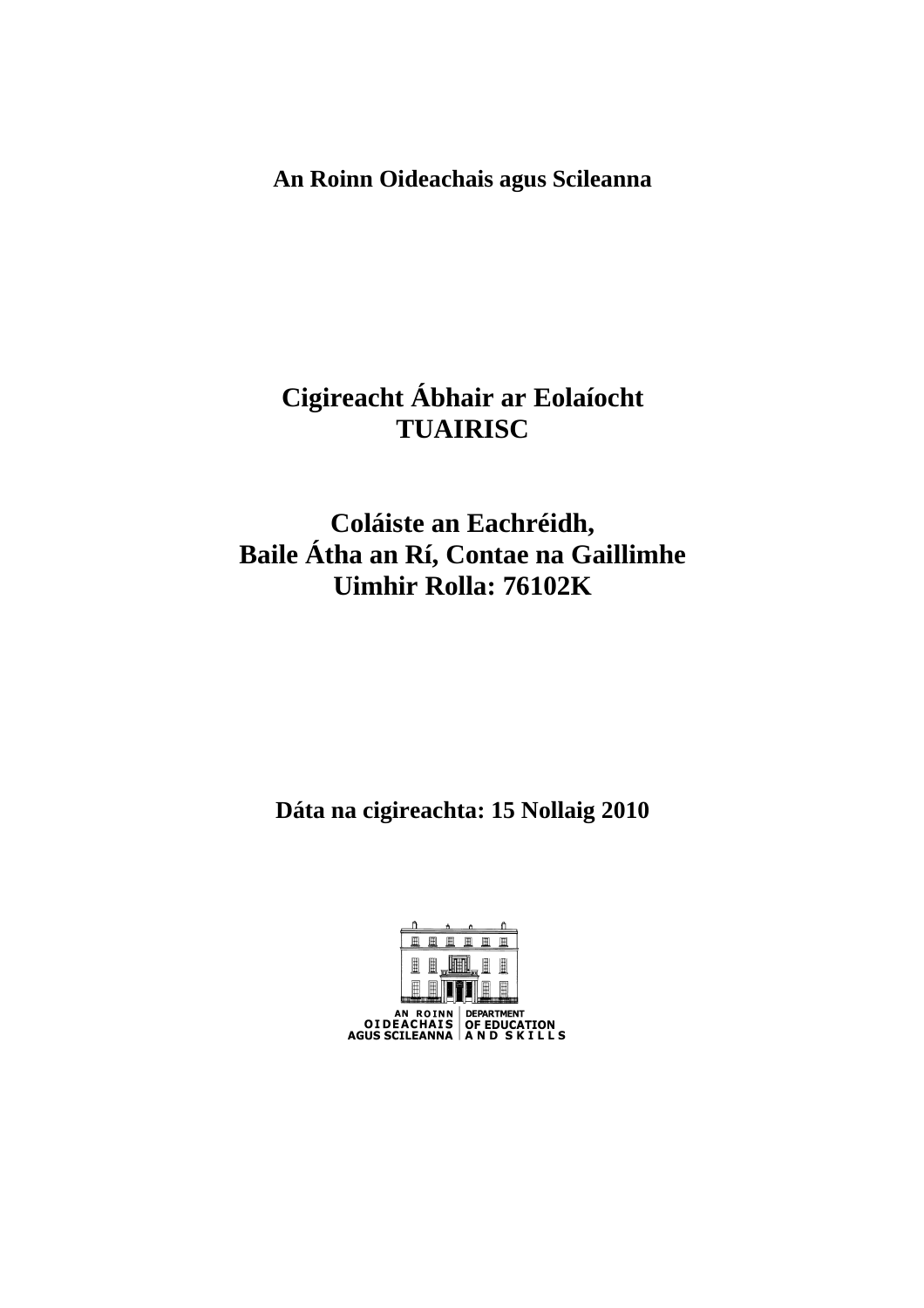## **TUAIRISC AR CHÁILÍOCHT NA FOGHLAMA AGUS AN TEAGAISC SAN EOLAÍOCHT**

**\_\_\_\_\_\_\_\_\_\_\_\_\_\_\_\_\_\_\_\_\_\_\_\_\_\_\_\_\_\_\_\_\_\_\_\_ \_\_\_\_\_\_\_\_\_\_\_\_\_\_\_\_\_\_\_\_\_** 

#### **TUAIRISC CHIGIREACHT ÁBHAIR**

Scríobhadh an tuairisc seo tar éis cigireacht ábhair i gColáiste an Eachréidh, Baile Átha an Rí. Leagann sí amach tátail na meastóireachta maidir le cáilíocht an teagaisc agus na foghlama san Eolaíocht agus déanann moltaí d'fhorbairt theagasc an ábhair seo sa scoil. Rinneadh an mheastóireacht thar lá amháin inar thug an cigire cuairt ar sheomraí ranga agus inar breathnaíodh an teagasc agus an fhoghlaim. Bhí caidreamh ag an gcigire leis na scoláirí agus leis na múinteoirí, agus scrúdaíodh obair na scoláirí. D'athbhreithnigh an cigire doiciméid phleanála na scoile agus ullmhúchán scríofa na múinteoirí. Tar éis na cuairte meastóireachta, thug an cigire aiseolas ó bhéal ar thorthaí na meastóireachta don phríomhoide. Tugadh deis do bhord bainistíochta na scoile ar a thuairim a léiriú ar thorthaí agus ar mholtaí na tuairisce; ba rogha leis an mbord glacadh leis an tuairisc gan freagra a thabhairt.

#### **SOLÁTHAR AN ÁBHAIR AGUS TACAÍOCHT NA SCOILE UILE**

Is scoil iarbhunoideachais, chomhoideachais é Coláiste an Eachréidh a chuireann oideachas ar fáil trí mheán na Gaeilge. Bunaíodh an scoil i Mí Lúnasa, 2006. Tá fás leanúnach tagtha ar an rollachán ó shin. Tá an bhainistíocht den tuairim go sroichfidh an rollachán thart ar dhá chéad scoláire, le himeacht ama.

Tairgeann an scoil Bitheolaíocht, Ceimic agus Fisic sa timthriall sinsearach agus is ábhar éigeantach an Eolaíocht sa timthriall sóisearach. Cé go bhfuil na huimhreacha sa scoil beag agus go gcruthaíonn seo deacrachtaí i ndéanamh anailíse, is léir go bhfuil roghnúchán na n-ábhar Eolaíochta ar bhonn folláin. Ag cur méid na scoile san áireamh, agus na hacmhainní teagaisc atá ar fáil di dá thoradh, léiríonn an soláthar leathan d'ábhair Eolaíochta go bhfuil an scoil tiomnaithe do fhreastal ar riachtanais churaclaim na scoláirí, chomh fada agus is indéanta sin. Tá an lamháil ama don Eolaíocht feiliúnach agus ag teacht leis na treoirlínte siollabais. Cruthaítear na bloic roghanna don timthriall sinsearach agus iad bunaithe ar chlaonta na scoláirí agus is maith an cleachtas é seo.

Is í atá mar chóiríocht ag an scoil ná cóiríocht mhodúlach, shealadach. D'ainneoin na dteorainneacha a ghabhann le cóiríocht dá leithéid seo, tá na saoráidí do na hábhair Eolaíochta sásúil. Tá ardobair déanta chun na háiseanna a bhí ar fáil cheana a oiriúnú mar shaotharlann, agus chun a chinntiú go stóráiltear gach ábhar agus gach acmhainn go cuí. Tá an tsaotharlann Eolaíochta glan agus caoi mhaith uirthi. Cuirtear lena héifeacht trí obair na scoláirí, chomh maith le cairteanna Eolaíochta, póstaeir, earraí gloine agus fearas, a chur ar taispeáint inti. Múintear ceachtanna Eolaíochta, freisin, i rangsheomra atá glan, geal agus dea-chóirithe. Tá rochtain anmhaith ag na seomraí uile ina múintear Eolaíocht ar theicneolaíocht faisnéise agus cumarsáide (TFC). Le linn na cigireachta, iniúchadh córas comhad ríomhaireachta na scoile agus ba léir go raibh an-obair déanta i dtaca le raon an-leathan d'acmhainní leictreonacha a chruthú agus a thiomsú. Faoi láthair, tá an scoil ag saothrú chun timpeallacht fhíorúil foghlama a chruthú, a mbeidh rochtain ag múinteoirí agus scoláirí uirthi. Tá moladh ag dul don tionscnamh seo agus don obair atá déanta cheana ar mhaithe le húsáid na TFC a chur chun cinn sa scoil.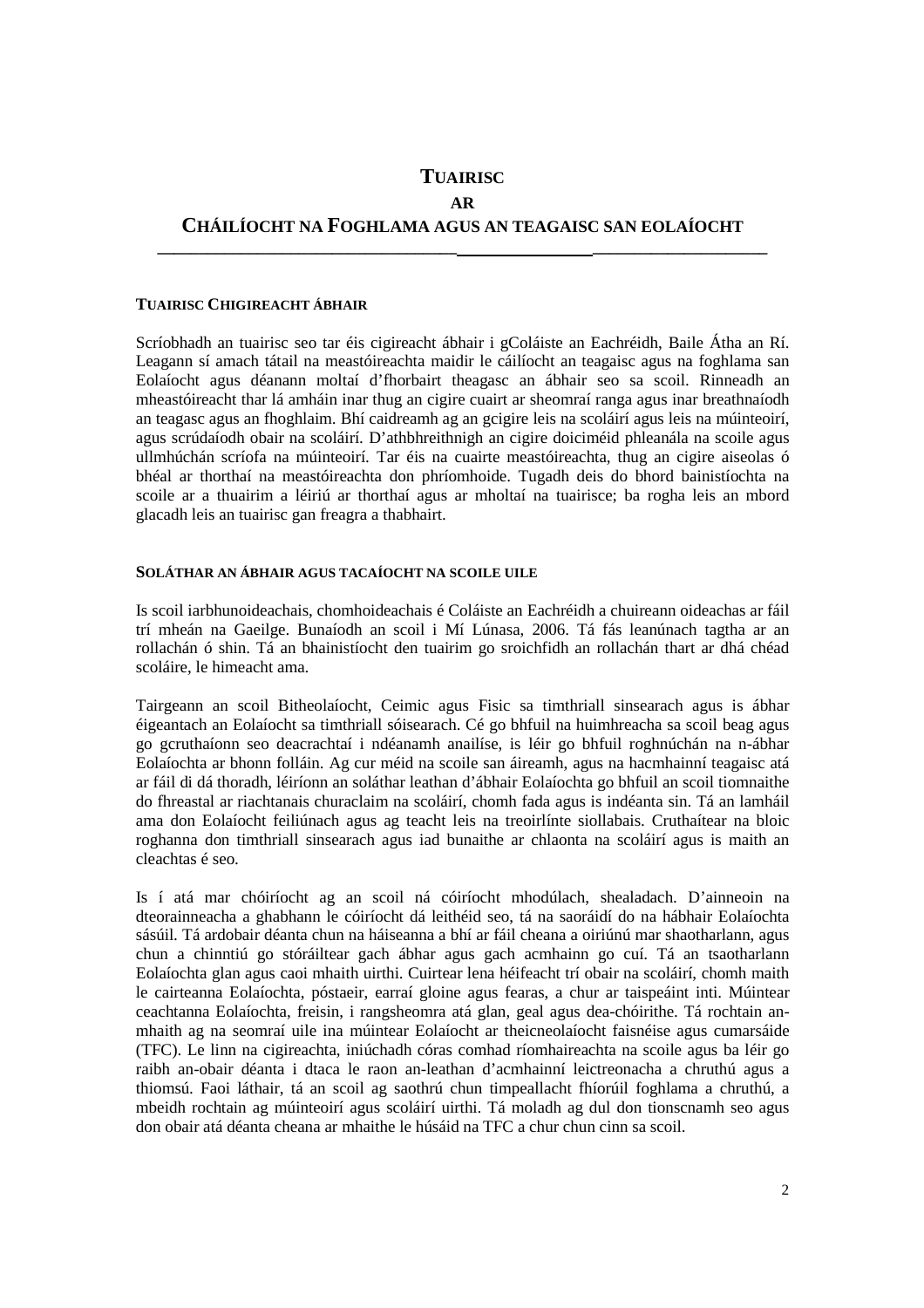Tugtar tacaíocht mhaith d'fhorbairt leanúnach ghairmiúil na múinteoirí. Gríosaíonn agus misníonn an scoil na múinteoirí chun a bheith rannpháirteach i gCumann Eoloidí na hÉireann agus éascaítear freastal na múinteoirí ar chúrsaí inseirbhíse oideachais ábhartha.

Tacaíonn na múinteoirí Eolaíochta le rannpháirtíocht na scoláirí i roinnt imeachtaí seachchuraclaim bunaithe ar an Eolaíocht de leithéidí Sheachtain na hEolaíochta, trátha na gceist agus léachtaí ó aoichainteoirí. Cabhraíonn rannpháirtíocht na scoláirí sna himeachtaí seo lena suim san Eolaíocht a chothú agus cuirtear ar a gcumas teacht ar fheasacht níos doimhne ar ionad na hEolaíochta sa ghnáthshaol laethúil.

#### **PLEANÁIL AGUS ULLMHÚCHÁN**

Sa scoil seo, tá an cur chuige i dtaca le pleanáil ábhair don Eolaíocht an-sásúil go deo. Tionóltar cruinniú foirmiúil gach téarma ach de bhrí gur beirt oidí ábhair Eolaíochta atá i gceist, is ar bhonn neamhfhoirmiúil a dhéantar an chuid is mó den chumarsáid, rud a tharlaíonn go rialta i gcaitheamh na seachtaine. Ba léir ó idirchainteanna leis na múinteoirí go gcleachtann siad cur chuige an-chomhoibritheach sa phleanáil. Mar thoradh ar seo, tá plean foirmiúil ábhair curtha ar fáil. Iniúchadh an doiciméad seo agus is den scoth é. Ba léir ó chailíocht na ndoiciméad pleanála, ón obair a cuireadh i gcrích in athchóiriú agus in eagrú an tsaotharlann Eolaíochta, agus ón fhorbairt atá déanta ar acmhainní TFC, go bhfuil na múinteoirí Eolaíochta tiomanta ina gcuid oibre don chaighdeán is airde oideachais a sholáthar dá scoláirí uile. Léirigh scrúdú doiciméad agus plé leis na múinteoirí go bhfuil siad machnamhach ina gcleachtais. Tá roinnt achar sainaitheanta acu cheana le forbairt. Ar mhaithe le tógáil ar an dea-obair seo, moltar go dtabharfaí tosaíocht do na hachair sin a mbeidh an tionchar is mó acu ar fhoghlaim na scoláirí agus go ndíreofaí isteach orthu seo le linn na hoibre.

Bhí an phleanáil indibhidiúil do gach ceacht a breathnaíodh den chailíocht is airde. Bhí deastruchtúr ar na ceachtanna, bhí na hacmhainní riachtanacha ar láimh agus iad ullmhaithe roimh ré, bhí na hoidí ina saineolaithe i dtaca lena n-eolas ar an ábhar, bhí na gníomhaíochtaí pleanáilte feiliúnach ar fad agus d'éirigh leo foghlaim na scoláirí a bhogadh chun cinn.

#### **TEAGASC AGUS FOGHLAIM**

Bhí cáilíocht an teagaisc agus na foghlama go han-mhaith sna ceachtanna go léir. Baineadh úsáid as raon modhanna teagaisc i ngach ceacht chun suim na scoláirí a mhealladh, chun eolas nua a chur i láthair agus a mhíniú, chun rannpháirtíocht ghníomhach na scoláirí sa bhfoghlaim a chothú, agus chun a dhearbhú gur thuig na scoláirí agus gur shealbhaíodar a raibh feicthe agus cloiste acu. Gné shuntasach de na ceachtanna uile a breathnaíodh ba ea an dea-úsáid a baineadh as TFC. Stiúradh na ceachtanna go léir trí mheán na Gaeilge. Leagadh béim cheart ar a dhearbhú go raibh an foclóir teicniúil ábhartha don topaic ar eolas ag na scoláirí. Míníodh téarmaí nua gan dul i muinín an aistriúcháin go Béarla.

Chuaigh sé go mór chun leasa do na mic léinn go bhfuair siad ardleibhéil tacaíochta óna múinteoirí. Gríosaíodh iad chun ceisteanna a chur agus má ba léir go raibh deacracht ag scoláire ar bith, thug an múinteoir tacaíocht dó/di ar bhonn aonair.

I ngach ceacht a ndearnadh cigireacht air, bhí cáilíocht an bhainistiú ranga go han-mhaith. Baineadh feidhm as gnáthaimh seanbhunaithe a d'oibrigh go maith i ngach ceacht. Rinneadh na gníomhaíochtaí foghlama a bhainistiú go maith agus bhí luas ceart fúthu. D'inspreag na múinteoirí a scoláirí, ghríosaigh siad iad le bheith lán-rannpháirteach sna ceachtanna agus chuir siad mar dhúshlán rompu machnamh ar na topaicí a bhí faoi chaibidil. Ag breathnú ar na mic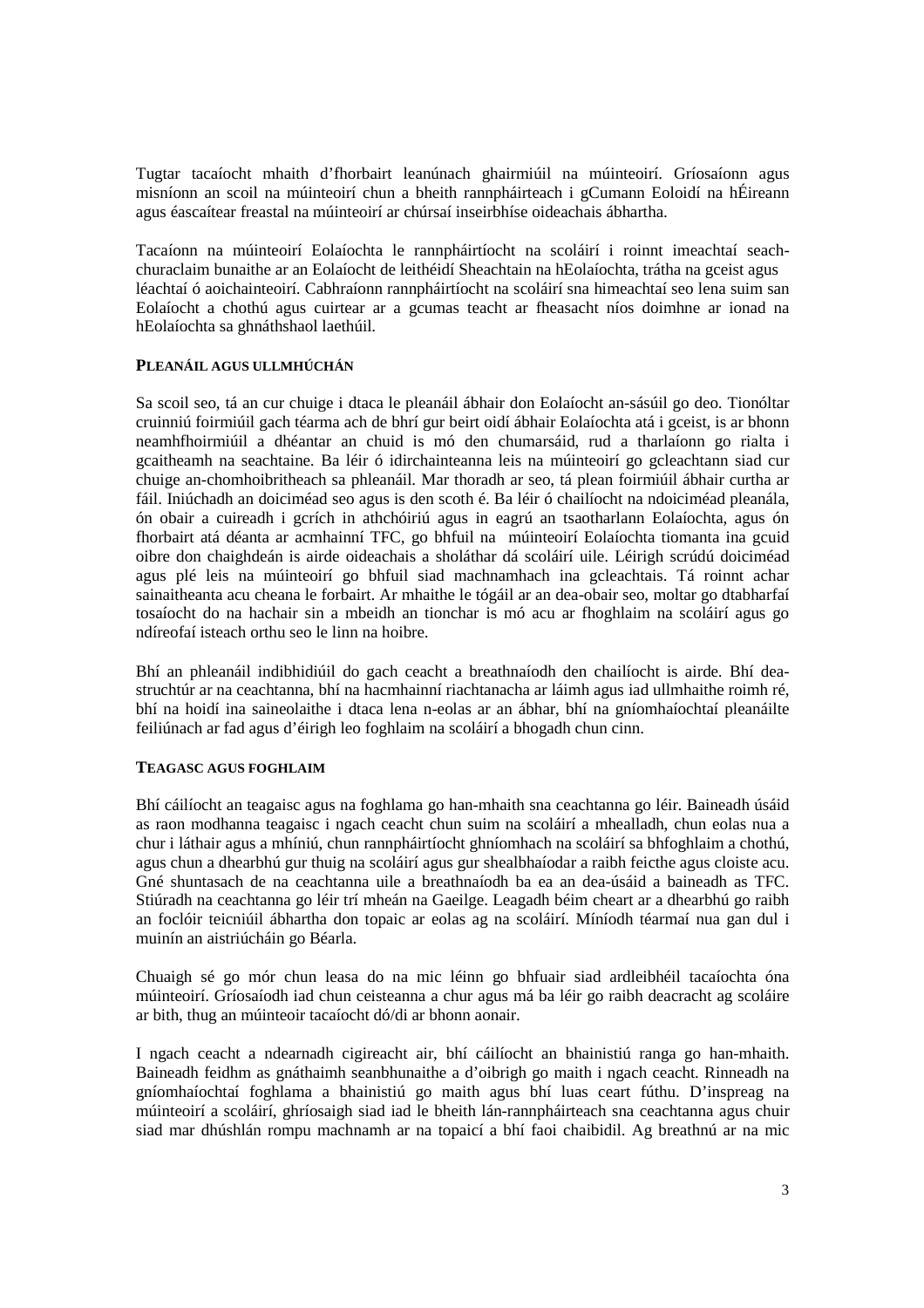léinn i mbun oibre, ba léir go raibh siad aidhmiúil agus dírithe ar a gcuid oibre. Chomhoibrigh siad go maith lena chéile agus ba shoiléir go raibh taithí acu ar oibriú mar bhaill foirne.

Bhí an t-atmaisféar ranga le linn gach ceachta go han-dearfach. Bhí an timpeallacht fhoghlama suaimhneach ach cuspóireach. Ba léir go raibh gaolmhaireacht chomhurrramach idir na múinteoirí agus na scoláirí. Bhí na scoláirí ar a gcompord ag cur ceisteanna agus dhéileáil na múinteoirí go dearfach leo seo. Thug na múinteoirí aischothú dearfach ar fhreagraí agus ar iarrachtaí na mac léinn agus chuir sé seo leis an atmaisféar dearfach foghlama.

De bhreis ar cheachtanna a bhreathnú, bhí caidreamh ag an gcigire leis na scoláirí agus bhí sé soiléir go raibh a n-aire dírithe ar a gceachtanna agus go raibh a rannpháirteachas iontu go maith. Bhí flosc ar na scoláirí chun foghlama agus bhí siad lánfhonnmhar ceisteanna a chur agus a fhreagairt. Léirigh siad suim chreidiúnach san Eolaíocht agus bhí dearcadh dearfach acu i leith an ábhair de thoradh na taithí foghlama dearfa a bhí faighte acu. Bhí cailíocht na bhfreagraí ó na mic léinn ar cheisteanna a chuir a múinteoirí agus an cigire go han-maith, ar an iomlán.

### **MEASÚNÚ**

Tá socruithe cuí leagtha síos ag an scoil chun dul chun cinn na scoláirí a mheas ar bhonn rialta agus chun tuistí na scoláirí a chur ar an eolas maidir leis seo go tréimhsiúil. Is cuid den modh imeachta é torthaí na scoile sna scrúduithe teastais a chur i gcomparáid le meáin náisiúnta agus tacaíonn an cleachtas seo le próiseas an phleanáil ábhair. An rud is suntasaí ná go ndéantar monatóireacht ar dhul chun cinn na scoláirí i gcaitheamh a dtréimhse scolaíochta ar fad agus tuairiscíonn an scoil go dtacaítear leo agus go ngríosaítear iad chun an leibhéal is airde is féidir a bhaint amach. Tá na córais atá i bhfearas lena dheimhniú go mbíonn cumarsáid idir an scoil agus na tuistí sásúil. Orthu seo áirítear tuairiscí foirmiúla, cruinnithe tuistí-oidí, agus úsáid dialann scoile na mac léinn chun teachtaireachtaí a mhalartú.

Tá sé forbartha mar dhea-chleachtas ag na múinteoirí Eolaíochta go mbronntar marcanna ar obair na scoláirí i dtaifeadadh a dturgnamh, ar a n-obair charnach i rith na bliana, agus ar chailíocht chóipleabhair na scoláirí. Is tairbheach an cleachtas é seo toisc go soláthraíonn sé táscaire foriomlán ar dhul chun cinn na scoláirí agus go dtugann sé aitheantas dá ndícheall leanúnach i rith a mblianta scolaíochta. Seans go bhféadfaí cur a thuilleadh leis an dea-chleachtas seo trí ghné éigin de mheasúnú foirmiúil ar scileanna turgnaimh na mac léinn a chuimsiú ann. Dá n-áireofaí gné dá leithéid seo ann, thacófaí leis an gcleachtas atá ann cheana measúnú a dhéanamh ar na cuntais scríofa ar thorthaí obair thurgnaimh na mac léinn agus luach saothair a bhronnadh orthu.

Iniúchadh samplaí d'obair scríofa na scoláirí le linn na cigireachta. Ba léir uathu seo gur gné choitianta d'fhoghlaim na scoláirí í an obair bhaile. Dáiltear agus ceartaítear go rialta í agus chonacthas sna cóipleabhair a breathnaíodh nótaí tráchta, a bhí treorach agus dearfach, scríofa ag na hoidí chun cabhrú leis na scoláirí a gcuid oibre a fheabhsú. Ag cur na mbliainghrúpaí agus an t-am den bhliain san áireamh, bhí roinnt mhaith obair thurgnaimh curtha i gcrích ag na scoláirí. Ar an iomlán, tá an úsáid a bhaintear as measúnú sa scoil seo an-tacúil d'fhoghlaim na scoláirí.

### **ACHOIMRE AR NA PRÍOMHCHINNTÍ AGUS MOLTAÍ**

- Tá an fhoireann Eolaíochta gairmiúil, tiomnaithe agus tugtha dá gcuid oibre.
- Bhí cailíocht an tsoláthair ábhar agus na tacaíochta do na hEolaíochtaí go han-mhaith.
- Bhí cailíocht na pleanála don Eolaíocht go han-mhaith.
- Breathnaíodh teagasc agus foghlaim ar chaighdeán an-ard.